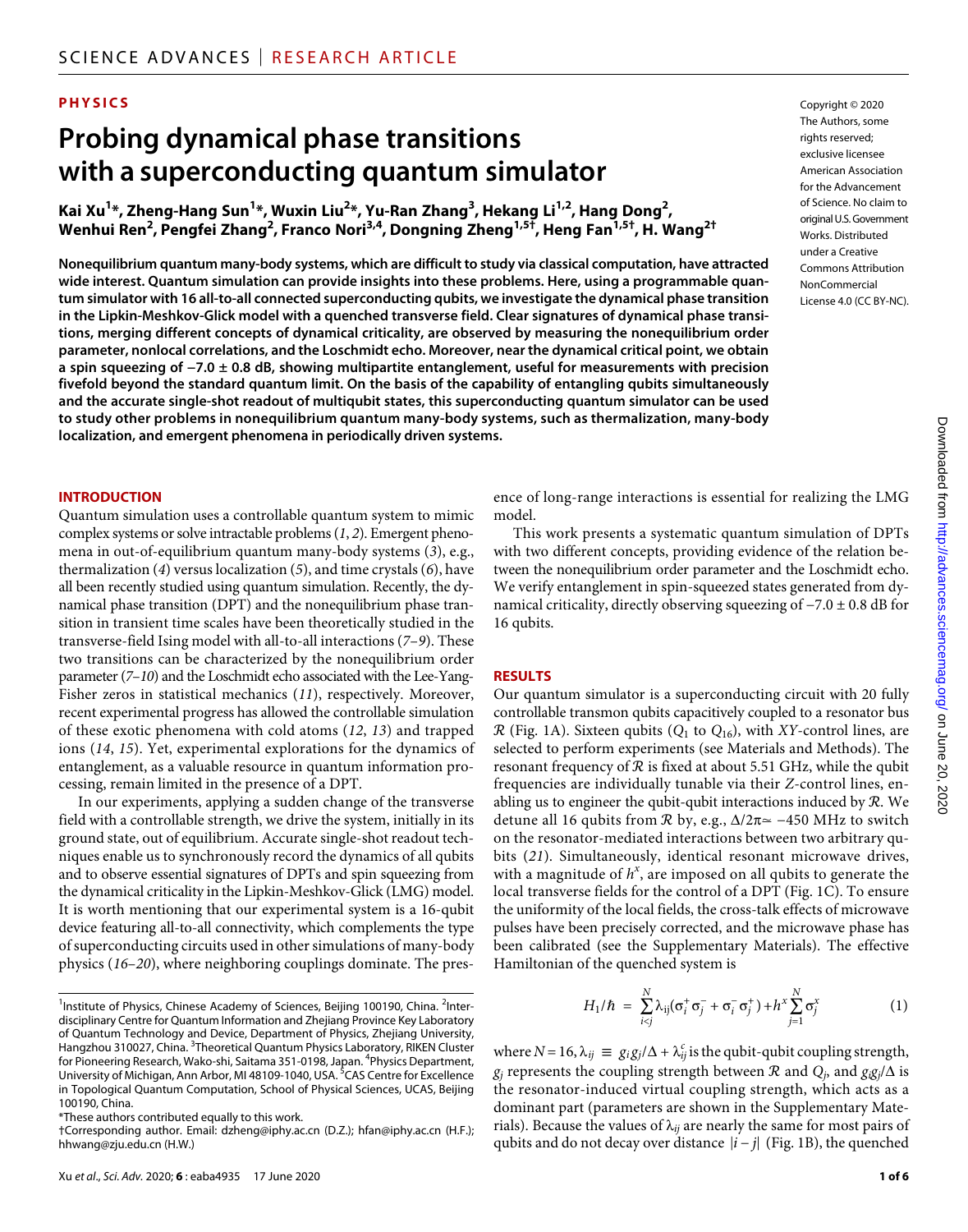

**Fig. 1. Quantum simulator and experimental pulse sequences.** (**A**) False-color optical micrograph of the device highlighting various circuit elements such as qubits (red), the resonator bus (black), qubit *XY*-control lines (blue), and *Z*-control lines (green). (**B**) Connectivity graph of the 16-qubit system when all qubits are equally detuned from the resonator bus by /2 ≃ −450 MHz, with the colored straight lines representing the magnitude of the qubit-qubit couplings. Four pairs of qubits (*Q*3 and *Q*14),  $(Q_4$  and  $Q_{13}$ ), (Q<sub>5</sub> and  $Q_{12}$ ), and (Q<sub>6</sub> and Q<sub>11</sub>) have relatively small couplings because of their noticeable cross-talk couplings  $\lambda_{ij}^c$  that neutralize the resonator-induced parts. (**C**) Experimental pulse sequences for simulating the DPT. First, the qubits are initialized in the ∣00…0〉 state at their corresponding idle frequencies. Then, the rectangular pulses and resonant microwave pulses are applied almost simultaneously to realize the quantum quench. Last, the 16-qubit joint readout is executed, yielding the probabilities {P<sub>00...0</sub>, P<sub>00...1</sub>, ..., P<sub>11...1</sub>}, from which  $\langle \sigma_i^2 \rangle$  can be calculated. When necessary, single-qubit rotation pulses  $R_j(\theta_j, \phi_j) = \exp[-i\hbar \theta_j(\cos \phi_j \sigma_j^x + \sin \phi_j \sigma_j^y)/2]$  (in black dotted box) are applied in advance to bring the axis defined by ( $\theta_j$ ,  $\phi_j + \pi/2$ ) in the Bloch sphere of  $Q_j$  to the  $\sigma^z$  direction before the readout.

system can be reasonably approximated by the LMG model, whose Hamiltonian is

$$
H_{\text{LMG}} = (J/N) (S^z)^2 + \mu S^x
$$

with  $S^{x,z} \equiv \sum_j \sigma_j^{x,z}/2$  and  $\mu = 2h^x$  (see Materials and Methods). The LMG model was first introduced in nuclear physics (*22*) and then used to describe two-mode Bose-Einstein condensates (*23*). Recent studies ( $7-10$ ,  $14$ ) have shown that  $H_{LMG}$  has a dynamical critical point separating the dynamical paramagnetic phase (DPP) and the dynamical ferromagnetic phase (DFP) with and without a global  $\mathbb{Z}_2$ symmetry, respectively.

First, we show that our programmable superconducting qubits can simulate and verify the DPT by measuring the magnetization and the spin correlation. The system is initialized at the eigenstate |00…0〉 of *H*<sub>1</sub> with *h<sup>x</sup>* = 0, where | 0〉 denotes the ground state of a qubit. Then, we quench the system by suddenly adding a transverse field and monitor its dynamics from  $t = 0$  to 600 ns. With the precise full control and the high-fidelity single-shot readout of each qubit, we are able to omnidirectionally track the evolutions of the average magnetization

$$
\langle \sigma^{\alpha}(t) \rangle \equiv \frac{1}{N} \sum_{j=1}^{N} \langle \sigma_j^{\alpha}(t) \rangle
$$

along the *x*, *y*, *z* axes for different strengths of the quenched transverse fields, with  $\alpha \in \{x, y, z\}$ . By depicting the trajectory of the

Bloch vector  $\langle \vec{\sigma} \rangle = [\langle \sigma^x \rangle, \langle \sigma^y \rangle, \langle \sigma^z \rangle]$ , the dynamics of our quantum simulator with two distinct transverse fields is visualized in Fig. 2A. For a small transverse field, e.g.,  $h^x/2\pi \simeq 2 \text{ MHz}, \langle \sigma^z(t) \rangle$  exhibits a slow relaxation (Fig. 2B). However, given a strong transverse field, e.g.,  $h^x/2\pi \simeq 8$  MHz,  $\langle \sigma^z(t) \rangle$  exhibits a large oscillation at an early time and approaches zero in the long-time limit (Fig. 2B). In Fig. 2C, we show the behavior of the time-averaged magnetization zero<br>r of t<br> $\frac{}{\langle \sigma^z \rangle}$ 

$$
\overline{\langle \sigma^z \rangle} \equiv (1/t_f) \int_0^{t_f} dt \langle \sigma^z(t) \rangle
$$

defined as the nonequilibrium order parameter. Figure 2C demon- $\langle \overline{\sigma^z} \rangle \equiv (1/2)$ <br>defined as the nonequilibrium of strates that  $\langle \overline{\sigma^z} \rangle \neq 0$  and  $\langle \overline{\sigma^z} \rangle$  spectively. The experimental da  $\langle \overline{\sigma^z} \rangle$   $\neq$  0 and  $\langle \overline{\sigma^z} \rangle$  = 0 in the DFP and the DPP, redefined as the nonequilibrium order parameter. Figure 2C demonstrates that  $\langle \sigma^2 \rangle \neq 0$  and  $\langle \sigma^2 \rangle = 0$  in the DFP and the DPP, respectively. The experimental data of  $\langle \sigma^2 \rangle$  for qubits with different detunings  $\$  $\langle \sigma^z \rangle$  for qubits with different tion, the Bloch vector length  $|\langle \vec{\sigma} \rangle|$  also depends on the strength of the transverse field  $h^x$ . For large  $h^x$ ,  $|\langle \vec{\sigma} \rangle|$  decays rapidly to a small value, indicating strong quantum fluctuations in the DPP (Fig. 2D).

Figure 2E shows the averaged spin correlation function

$$
\overline{C_{zz}} \equiv (1/t_f) \int_0^{t_f} dt \sum_{ij} \langle \sigma_i^z(t) \sigma_j^z(t) \rangle / N^2
$$

versus  $h^x$  with a final time  $t_f$  = 600 ns, where the DPT is characterized by the local minimum of two-spin correlations. We can obversus  $h^x$  with a final time  $t_f = 600$ <br>ized by the local minimum of two<br>serve the critical behaviors of  $\langle \overline{\sigma^z} \rangle$ bou ns, where the DP1 is character-<br>
<u>f</u> two-spin correlations. We can ob-<br>  $\langle \sigma^z \rangle$  and  $\overline{C_{zz}}$  as the signatures of the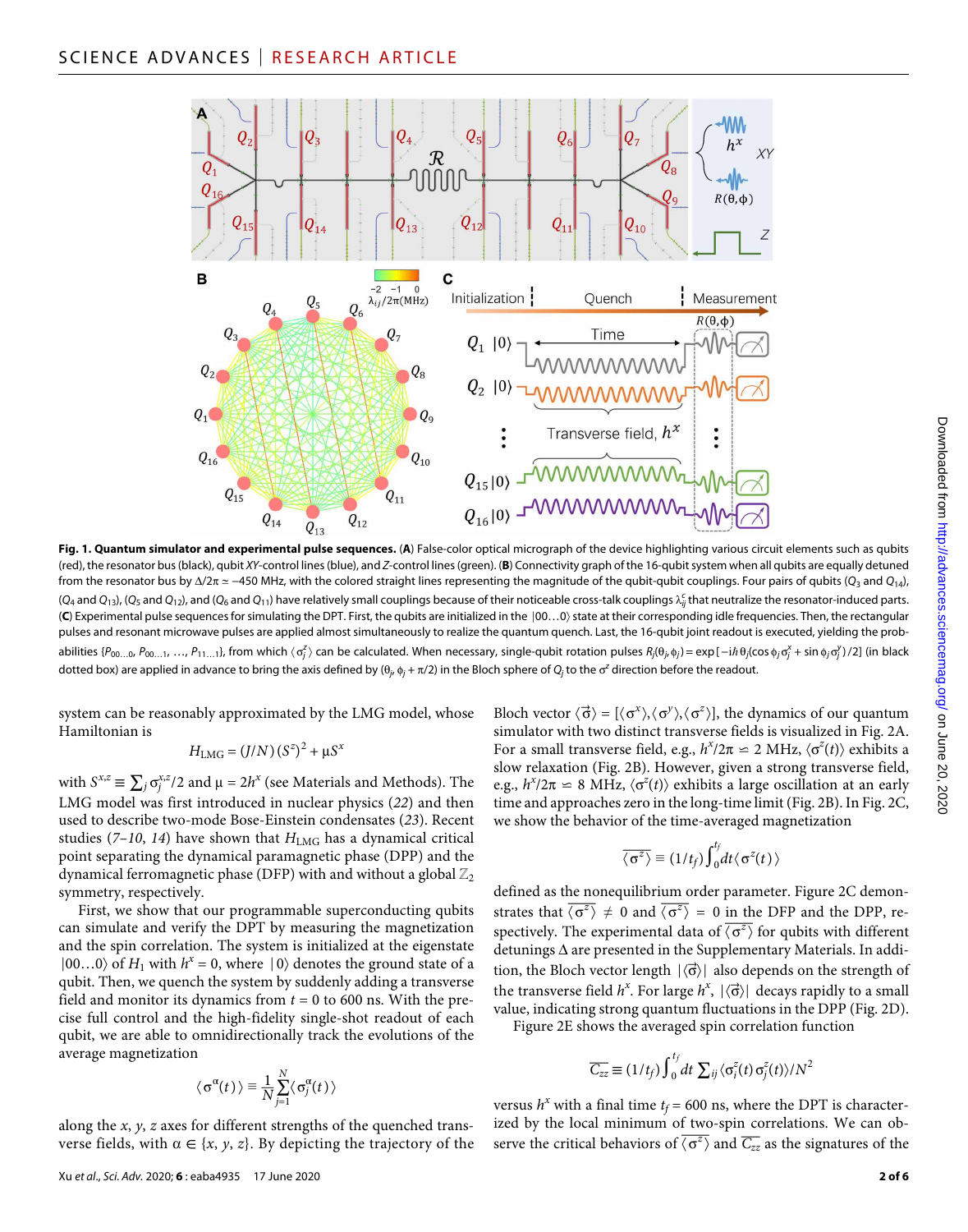

**Fig. 2. Magnetization and spin correlation.** (**A**) Experimental (left) and numerical (right) data of the time evolution of the average spin magnetization shown in the Bloch sphere for different strengths of the transverse fields. (**B**) Time evolution of the magnetization  $\langle \sigma^2(t) \rangle$ . (**C**) Nonequilibrium order parameter  $\overline{\langle \sigma^2 \rangle}$ , as (*t*) is the average spin magnetization shot strengths of the transverse fields. (**B**) Time e<br>
(*t*)). (**C**) Nonequilibrium order parameter  $\overline{\langle \sigma^2 \rangle}$ <br>
(*c*s of the Bloch vector length  $|\langle \vec{\sigma} \rangle|$ . (**E**) Averal a function of *h<sup>x</sup>*/2 $\pi$ . (**D**) Dynamics of the Bloch vector length  $|\langle \vec{\sigma} \rangle|$ . (**E**) Averaged<br>spin correlation  $\overline{C_{zz}}$  versus  $h^{x}/2\pi$ . The regions with light red and light blue in  $\overline{C_{zz}}$  versus  $h^\chi/2\pi$ . The regions with light red and light blue in (C) and (E) show the DFP and DPP, respectively, separated by a theoretically predicted critical point  $h_c^{\chi}/2\pi \simeq 5.7$  MHz. The solid curves in (B) to (E) are the numerical results using the Hamiltonian of our experimental system without considering decoherence.

DPT, when the transverse field strength is set near the theoretical prediction  $h_c^x$ e transverse field strength is set near the theoretical  $/2\pi = N \mid \lambda \mid /8\pi \approx 5.7$  MHz, with  $\lambda \equiv \overline{\lambda_{ij}}$  (see Materials and Methods). In the Su<u>pple</u>mentary Materials, we also DPT, when the transverse field strengt<br>prediction  $h_c^x/2\pi = N \mid \lambda \mid /8\pi \approx 5$ .<br>Materials and Methods). In the Supple<br>present the experimental results of  $\langle \sigma^z \rangle$ <br>clarifying finite-size effects. Experimenta  $\langle \sigma^z \rangle$  and  $\overline{C_{zz}}$  for 12 and 8 qubits, ./ MHz,<br>ementary<br>and  $\overline{C_{zz}}$ <br>ally we s clarifying finite-size effects. Experimentally, we still observe the DPT signatures down to 8 qubits.

Another perspective on dynamical criticality is based on the Loschmidt echo, defined as  $\mathcal{L}(t) = |\langle 00...0 | e^{-iH_1 t/\hbar} | 00...0 \rangle|^2$ , where the time *t*, satisfying  $\mathcal{L}(t) = 0$ , is a Lee-Yang-Fisher zero. The zero will cause the non-analytical behavior of the rate function  $r(t) = -N^{-1} \log [L(t)]$ , regarded as the complex-plane generalization of the free-energy density (*11*, *24*). Recent numerical studies (*7*, *9*, *24*, *25*) have revealed that the existence of Lee-Yang-Fisher zeros closely relates to the DPT between the DFP and the DPP in long-range interacting systems. In Fig. 3A, we show the distinct behaviors of the Loschmidt echo in different dynamical phases. In the DPP  $(h^x/2\pi \approx 8$  MHz), the Loschmidt echo decays rapidly to a near-zero value, related to the occurrence of the non-analyticity of the rate function  $r(t)$ . A clearer signature can be seen from the first minimum of the Loschmidt echo  $\mathcal{L}_{\min}^{(1)}$  as a function of  $h^x$  (Fig. 3B). In the Supplementary Materials, we clarify the reason of choosing  $\mathcal{L}_{\text{min}}^{(1)}$  as a circumstantial probe of the dynamical criticality, and the numerical results of the rate function  $r(t)$  using the real parameters of our quantum simulator are also presented as reference. The direct ob-



**Fig. 3. Loschmidt echo.** (A) Time evolution of the Loschmidt echo  $\mathcal{L}(t)$  for different transverse field strengths. (B) Earliest minimum point of  $\mathcal{L}(t)$  during its dynamics,  $\mathcal{L}_\mathsf{min}^{(1)}$ , as a function of  $h^\mathsf{x}/2\pi$ . It is shown that  $\mathcal{L}_\mathsf{min}^{(1)}$  is close to zero in the DPP, while it becomes relatively large in the DFP. The behavior of  $\mathcal{L}_\mathsf{min}^{(1)}$  versus *h<sup>x</sup>* is similar to that in the LMG model (see the Supplementary Materials). The solid curves in (A) and (B) are the numerical results using Eq. 1 without considering decoherence.

servation of the non-analytical points of the rate function  $r(t)$ , as a diagnostic signature of the dynamical criticality, deserves further experimental investigations.

In addition to demonstrating a DPT, the LMG model is also useful for generating spin-squeezed states with twist-and-turn dynamics (*26*, *27*). Near the equilibrium critical point, spin squeezing can be achieved, originating from quantum fluctuations, according to the Heisenberg uncertainty principle (*28*). Similarly, we show that spin-squeezed states can also be generated from dynamical criticality. During the dynamics of the quenched Hamiltonian Eq. 1, we can visualize the spin-squeezed state by measuring the quasidistribution *Q*-function (29)  $Q(\theta, \phi) \propto \langle \theta, \phi | \rho(t) | \theta, \phi \rangle$ , where  $| \theta, \phi \rangle$  =  $\bigotimes_{j=1}^{N} \left(\cos \frac{\theta}{2} |0\rangle_j + \sin \frac{\theta}{2} e^{i\phi} |1\rangle_j\right)$  is the spin coherent state. The mea- $\sum_{j=1}^{\infty}$  (e.g.,  $\sum_{j=1}^{\infty}$ )  $\sum_{j=1}^{\infty}$  and  $\sum_{j=1}^{\infty}$  and  $\sum_{j=1}^{\infty}$  concrement is realized by applying a single-qubit rotation to bring the axis defined by  $(\theta, \phi)$  in the Bloch sphere to the *z* axis for each qubit before the joint readout. The experimental and numerical data of  $Q(\theta, \phi)$  are compared in Fig. 4A, which show spin squeezing with a large strength of the external field, due to stronger quantum fluctuations in the DPP (see also Fig. 2C).

We also measured the time-evolved spin-squeezing parameter (*26*) (see the Supplementary Materials)

$$
\xi^2 = 4 \min_{\vec{n}_\perp} \left[ \operatorname{Var}(S^{\vec{n}_\perp}) \right] / N \tag{2}
$$

where  $\vec{n}_{\perp}$  denotes an axis perpendicular to the mean spin direction, and  $\text{Var}(S^{\vec{n}_\perp}) = \langle (S^{\vec{n}_\perp})^2 \rangle - \langle S^{\vec{n}_\perp} \rangle^2$ . In Fig. 4B, we show that  $\xi^2 < 1$ , as a sufficient condition for particle entanglement (*30*, *31*), occurs in the time interval  $t \lesssim 46$  ns when  $h^{x}/2\pi \simeq 3$  MHz, and for  $t \lesssim 38$  ns when  $h^x/2\pi \simeq 6$  MHz. The minimum spin-squeezing parameter over time,  $\xi_{\min}^2$ , as a function of  $h^x$  is shown in Fig. 4C, where the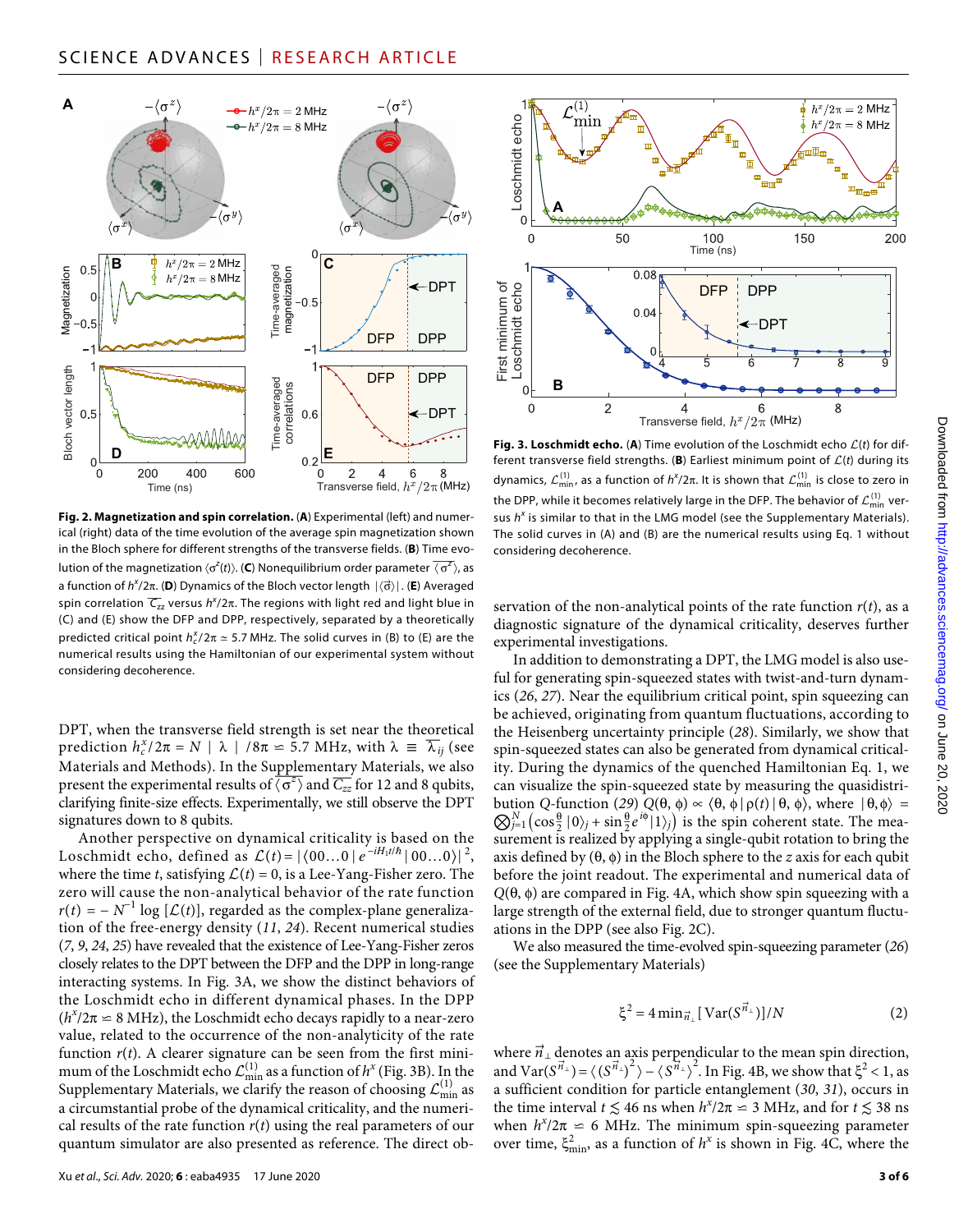

**Fig. 4. Quasidistribution** *Q***-function and spin-squeezing parameter.** (**A**) Experimental and numerical data of  $Q(\theta, \phi)$  in spherical coordinates, when the minimum values of the spin-squeezing parameters are achieved during the time evolutions with the strengths of the transverse fields  $h^{\chi}/2\pi \simeq 3$  and 6 MHz, respectively. **(B)** Time evolution of the spin-squeezing parameters with  $h^{\chi}/2\pi \approx 3$  and 6 MHz, respectively. (**C**) Minimum spin-squeezing parameter  $\xi_{\text{min}}^2$  as a function of  $h^\chi$ . The solid lines in (B) are the numerical results using the Hamiltonian of our experimental system without considering decoherence. The blue shaded area in (B) is only accessible for entangled states. The dotted line in (C) is the piecewise linear fit, whose minimum point is close to the theoretically predicted critical point  $h_c^{\text{x}}/2\pi \simeq 5.7$  MHz (dashed line).

minimum value  $\xi_{\min}^2 \simeq 0.2(-7.0 \text{ dB})$  is attained very close to the critical point of the DPT. Compared with the theoretical limit, about *N*−2/3, of the squeezing parameter for an *N*-body one-axis twisting Hamiltonian (*30*), our 16-qubit system achieves a spinsqueezing parameter satisfying  $\xi_{\min}^2 \simeq N^{-\alpha}$ , with  $\alpha \simeq 0.58$ . This indicates the high-efficiency generation of the spin-squeezed state from dynamical criticality and reveals a potential application of the DPT to quantum metrology.

#### **DISCUSSION**

We have presented clear signatures and entanglement behaviors of the DPT in the LMG model with a superconducting quantum simulator featuring all-to-all connectivity, including the nonequilibrium order parameter, Loschmidt echo, and spin squeezing. On the basis of its high degree of controllability, precise measurement, and long decoherence time, our platform with all-to-all connectivity is powerful for generating multipartite entanglement (*29*, *32*) and investigating nontrivial properties of out-of-equilibrium quantum many-body systems, such as many-body localization (*33*, *34*), quantum chaos in Floquet systems (*35*), and quantum annealing (*36*).

# **MATERIALS AND METHODS**

# **Device information and system Hamiltonian**

The device used here consists of 20 frequency-tunable superconducting qubits capacitively coupled to a central resonator bus. It is the same circuit presented in (*29*), where more details about the device, the qubit manipulation, and the readout can be found. In table S1, we present the characteristics for the quantum simulator involving 16 of the 20 qubits, with *XY*-control lines, which have been relabeled in the experiments.

The unused four qubits in this device, without *XY*-control lines, are detuned far off resonance from the other 16 qubits to avoid interacting with them during the experiments. Thus, they will not be included in the following descriptions. The system Hamiltonian, without applying external transverse fields, can be written as

$$
H_{S1}/\hbar = \omega_{\mathcal{R}} a^{\dagger} a + \sum_{j=1}^{16} [\omega_j(t) | 1_j \rangle \langle 1_j | + g_j(\sigma_j^{\dagger} a + \sigma_j^{-} a^{\dagger})] +
$$

$$
\sum_{i < j}^{16} \lambda_{ij}^c(\sigma_i^{\dagger} \sigma_j^{-} + \sigma_i^{-} \sigma_j^{+})
$$

where  $\omega_{\mathcal{R}}$  and  $\omega_i$  represent the fixed resonant frequency and the tunable frequency of  $Q_i$ , respectively, while  $g_i$  is the coupling strength between the *Qj* and resonator bus. The magnitude of the cross-talk coupling between *Qi* and *Qj* beyond the resonator-induced virtual coupling is denoted as  $\lambda_{ij}^c$ . When equally detuning all the 16 qubits from the resonator bus by about  $\Delta/2\pi \simeq -450$  MHz, and simultaneously applying resonant microwaves to each qubit, the system Hamiltonian can be transformed to

$$
H_{S2}/\hbar = \sum_{i
$$

with  $g_i g_j/\Delta$  being the magnitude of the resonator-mediated coupling between *Qi* and *Qj*. It acts as a dominant part of the qubit-qubit interaction terms, because the cross-talk coupling  $\lambda_{ij}^c$  is much smaller. In Fig. 1B, we plot the connectivity graph of the total coupling strength  $\lambda_{ij}$  for all the combinations of pairs of qubits. The individually controllable amplitude and the phase of the microwave drive on each  $Q_j$  are represented by  $h_j^x$  and  $\phi_j$ , respectively. In our experiments, we set the uniform amplitude and phase for all qubits, leading to the Hamiltonian in Eq. 1. To ensure this uniformity, the calibration process for the microwave drives is described in the Supplementary Materials.

## **Relation between the quantum simulator and the LMG model**

Our device can be described by the Hamiltonian in Eq. 1. With uni-Our device can be described by the Hamiltonian in Eq. 1. With form couplings  $\lambda \equiv \overline{\lambda_{ij}}$ , the first term of Eq. 1 can be written as

$$
\lambda \sum_{i
$$

where *J*  $\equiv$  *N* $\lambda$ . The second term can be directly rewritten as  $h^x \sum_{i=1}^{16}$  $\sigma_i^x = \mu S^x$ , with  $\mu = 2h^x$ . According to  $[S^2, S^{\alpha}] = 0 \ (\alpha \in \{x, y, z\}),$ and the fact that the initial state  $|00...0\rangle$  is an eigenstate of  $\mathcal{S}^2$ , we have

$$
\exp[-i(H_1/\hbar)\,t]\,|\,00...0\rangle \approx \exp(-iH_{\rm LMG}\,t)\,|\,00...0\rangle
$$

indicating that the dynamical properties of the device  $H_1$  can be approximately expressed as the ones of the LMG model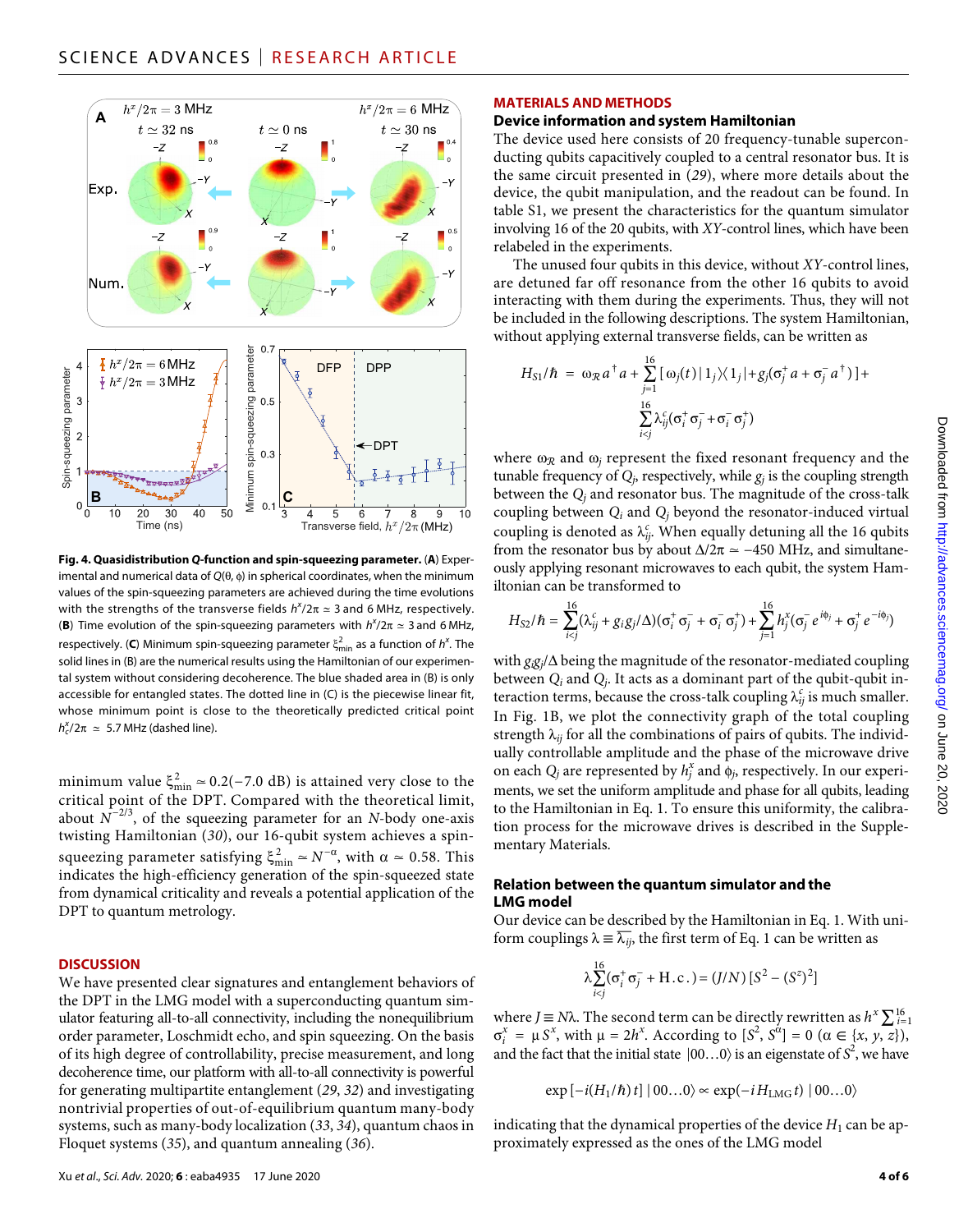$$
H_{\rm LMG} = -(J/N)\left(S^z\right)^2 + \mu S^x
$$

The location of the DPT critical point of the LMG model is  $\mu_c$  =  $|J|/2$ , leading to  $h_c^x = N\lambda/4$ . Note that we only roughly estimate the location of the dynamical critical point of the LMG model. The numerical simulations in the main text are based on the Hamiltonian of the quantum simulator described by Eq. 1.

## **SUPPLEMENTARY MATERIALS**

Supplementary material for this article is available at [http://advances.sciencemag.org/cgi/](http://advances.sciencemag.org/cgi/content/full/6/25/eaba4935/DC1) [content/full/6/25/eaba4935/DC1](http://advances.sciencemag.org/cgi/content/full/6/25/eaba4935/DC1)

#### **REFERENCES AND NOTES**

- 1. R. P. Feynman, Simulating physics with computers. *Int. J. Theor. Phys.* **21**, 467–488 (1982).
- 2. I. Georgescu, S. Ashhab, F. Nori, Quantum simulation. *Rev. Mod. Phys.* **86**, 153–185  $(2014)$
- 3. J. Eisert, M. Friesdorf, C. Gogolin, Quantum many-body systems out of equilibrium. *Nat. Phys.* **11**, 124–130 (2015).
- 4. M. Rigol, V. Dunjko, M. Olshanii, Thermalization and its mechanism for generic isolated quantum systems. *Nature* **452**, 854–858 (2008).
- 5. D. A. Abanin, E. Altman, I. Bloch, M. Serbyn, *Colloquium:* Many-body localization, thermalization, and entanglement. *Rev. Mod. Phys.* **91**, 021001 (2019).
- 6. N. Y. Yao, A. C. Potter, I.-D. Potirniche, A. Vishwanath, Discrete time crystals: Rigidity, criticality, and realizations. *Phys. Rev. Lett.* **118**, 030401 (2016).
- 7. B. Žunkovič, M. Heyl, M. Knap, A. Silva, Dynamical Quantum phase transitions in spin chains with long-range interactions: Merging different concepts of nonequilibrium criticality. *Phys. Rev. Lett.* **120**, 130601 (2018).
- 8. A. Lerose, J. Marino, B. Žunkovič, B. Gambassi, A. Silva, Chaotic dynamical ferromagnetic phase induced by nonequilibrium quantum fluctuations. *Phys. Rev. Lett.* **120**, 130603 (2018).
- 9. I. Homrighausen, N. O. Abeling, V. Zauner-Stauber, J. C. Halimeh, Anomalous dynamical phase in quantum spin chains with long-range interactions. *Phys. Rev. B* **96**, 104436 (2017).
- 10. B. Sciolla, G. Biroli, Dynamical transitions and quantum quenches in mean-field models. *J. Stat. Mech. Theor. Exp.* , P11003 (2011).
- 11. M. Heyl, A. Polkovnikov, S. Kehrein, Dynamical quantum phase transitions in the transverse-field Ising model. *Phys. Rev. Lett.* **110**, 135704 (2013).
- 12. N. Fläschner, D. Vogel, M. Tarnowski, B. S. Rem, D.-S. Lühmann, M. Heyl, J. C. Budich, L. Mathey, K. Sengstock, C. Weitenberg, Observation of dynamical vortices after quenches in a system with topology. *Nat. Phys.* **14**, 265–268 (2018).
- 13. H. Bernien, S. Schwartz, A. Keesling, H. Levine, A. Omran, H. Pichler, S. Choi, A. S. Zibrov, M. Endres, M. Greiner, V. Vuletić, M. D. Lukin, Probing many-body dynamics on a 51-atom quantum simulator. *Nature* **551**, 579–584 (2017).
- 14. J. Zhang, G. Pagano, P. W. Hess, A. Kyprianidis, P. Becker, H. Kaplan, A. V. Gorshkov, Z.-X. Gong, C. Monroe, Observation of a many-body dynamical phase transition with a 53-qubit quantum simulator. *Nature* **551**, 601–604 (2017).
- 15. P. Jurcevic, H. Shen, P. Hauke, C. Maier, T. Brydges, C. Hempel, B. P. Lanyon, M. Heyl, R. Blatt, C. F. Roos, Direct observation of dynamical quantum phase transitions in an interacting many-body system. *Phys. Rev. Lett.* **119**, 080501 (2017).
- 16. Y. Ye, Z.-Y. Ge, Y. Wu, S. Wang, M. Gong, Y.-R. Zhang, Q. Zhu, R. Yang, S. Li, F. Liang, J. Lin, Y. Xu, C. Guo, L. Sun, C. Cheng, N. Ma, Z. Y. Meng, H. Deng, H. Rong, C.-Y. Lu, C.-Z. Peng, H. Fan, X. Zhu, J.-W. Pan, Propagation and localization of collective excitations on a 24-qubit superconducting processor. *Phys. Rev. Lett.* **123**, 050502 (2019).
- 17. Z. Yan, Y.-R. Zhang, M. Gong, Y. Wu, Y. Zheng, S. Li, C. Wang, F. Liang, J. Lin, Y. Xu, C. Guo, L. Sun, C.-Z. Peng, K. Xia, H. Deng, H. Rong, J. Q. You, F. Nori, H. Fan, X. Zhu, J.-W. Pan, Strongly correlated quantum walks with a 12-qubit superconducting processor. *Science* **364**, 753–756 (2019).
- 18. P. Roushan, C. Neill, J. Tangpanitanon, V. M. Bastidas, A. Megrant, R. Barends, Y. Chen, Z. Chen, B. Chiaro, A. Dunsworth, A. Fowler, B. Foxen, M. Giustina, E. Jeffrey, J. Kelly, E. Lucero, J. Mutus, M. Neeley, C. Quintana, D. Sank, A. Vainsencher, J. Wenner, T. White, H. Neven, D. G. Angelakis, J. Martinis, Spectroscopic signatures of localization with interacting photons in superconducting qubits. *Science* **358**, 1175–1179 (2017).
- 19. B. Chiaro, C. Neill, A. Bohrdt, M. Filippone, F. Arute, K. Arya, R. Babbush, D. Bacon, J. Bardin, R. Barends, S. Boixo, D. Buell, B. Burkett, Y. Chen, Z. Chen, R. Collins,

A. Dunsworth, E. Farhi, A. Fowler, B. Foxen, C. Gidney, M. Giustina, M. Harrigan, T. Huang, S. Isakov, E. Jeffrey, Z. Jiang, D. Kafri, K. Kechedzhi, J. Kelly, P. Klimov, A. Korotkov, F. Kostritsa, D. Landhuis, E. Lucero, J. McClean, X. Mi, A. Megrant, M. Mohseni, J. Mutus, M. McEwen, O. Naaman, M. Neeley, M. Niu, A. Petukhov, C. Quintana, N. Rubin, D. Sank, K. Satzinger, A. Vainsencher, T. White, Z. Yao, P. Yeh, A. Zalcman, V. Smelyanskiy, H. Neven, S. Gopalakrishnan, D. Abanin, M. Knap, J. Martinis, P. Roushan, Growth and preservation of entanglement in a many-body localized system. arXiv[:1910.06024](https://arxiv.org/abs/1910.06024) [cond-mat.dis-nn] (14 October 2019).

- 20. R. Ma, B. Saxberg, C. Owens, N. Leung, Y. Lu, J. Simon, D. I. Schuster, A dissipatively stabilized Mott insulator of photons. *Nature* **566**, 51–57 (2019).
- 21. D. I. Tsomokos, S. Ashhab, F. Nori, Fully-connected network of superconducting qubits in a cavity. *New J. Phys.* **10**, 113020 (2008).
- 22. H. J. Lipkin, N. Meshkov, A. J. Glick, Validity of many-body approximation methods for a solvable model: (I). Exact solutions and perturbation theory. *Nucl. Phys.* **62**, 188–198 (1965).
- 23. J. I. Cirac, M. Lewenstein, K. Mølmer, P. Zoller, Quantum superposition states of Bose-Einstein condensates. *Phys. Rev. A* **57**, 1208–1218 (1998).
- 24. V. Zauner-Stauber, J. C. Halimeh, Probing the anomalous dynamical phase in long-range quantum chains through Fisher-zero lines. *Phys. Rev. E* **96**, 062118 (2017).
- 25. J. C. Halimeh, V. Zauner-Stauber, Dynamical phase diagram of quantum spin chains with long-range interactions. *Phys. Rev. B* **96**, 134427 (2017).
- 26. M. Kitagawa, M. Ueda, Squeezed spin states. *Phys. Rev. A* **47**, 5138–5143 (1993).
- 27. J. Ma, X. Wang, C. P. Sun, F. Nori, Quantum spin squeezing. *Phys. Rep.* **509**, 89–165 (2011).
- 28. I. Frérot, T. Roscilde, Quantum critical metrology. *Phys. Rev. Lett.* **121**, 020402 (2018).
- 29. C. Song, K. Xu, H. Li, Y.-R. Zhang, X. Zhang, W. Liu, Q. Guo, Z. Wang, W. Ren, J. Hao, H. Feng, H. Fan, D. Zheng, D.-W. Wang, H. Wang, S.-Y. Zhu, Generation of multicomponent atomic Schrödinger cat states of up to 20 qubits. *Science* **365**, 574–577 (2019).
- 30. L. Pezzè, A. Smerzi, M. K. Oberthaler, R. Schmied, P. Treutlein, Quantum metrology with nonclassical states of atomic ensembles. *Rev. Mod. Phys.* **90**, 035005 (2018).
- 31. A. Sørensen, L.-M. Duan, J. I. Cirac, P. Zoller, Many-particle entanglement with Bose- Einstein condensates. *Nature* **409**, 63–66 (2001).
- 32. C. Song, K. Xu, W. Liu, C.-p. Yang, S.-B. Zheng, H. Deng, Q. Xie, K. Huang, Q. Guo, L. Zhang, P. Zhang, D. Xu, D. Zheng, X. Zhu, H. Wang, Y.-A. Chen, C.-Y. Lu, S. Han, J.-W. Pan, 10-qubit entanglement and parallel logic operations with a superconducting circuit. *Phys. Rev. Lett.* **119**, 180511 (2017).
- 33. K. Xu, J.-J. Chen, Y. Zeng, Y.-R. Zhang, C. Song, W. Liu, Q. Guo, P. Zhang, D. Xu, H. Deng, K. Huang, H. Wang, X. Zhu, D. Zheng, H. Fan, Emulating many-body localization with a superconducting quantum processor. *Phys. Rev. Lett.* **120**, 050507 (2018).
- 34. Q. Guo, C. Cheng, Z.-H. Sun, Z. Song, H. Li, Z. Wang, W. Ren, H. Dong, D. Zheng, Y.-R. Zhang, R. Mondaini, H. Fan, H. Wang, Observation of energy resolved many-body localization. arXiv:[1912.02818](https://arxiv.org/abs/1912.02818) [quant-ph] (5 December 2019).
- 35. C. Neill, P. Roushan, M. Fang, Y. Chen, M. Kolodrubetz, Z. Chen, A. Megrant, R. Barends, B. Campbell, B. Chiaro, A. Dunsworth, E. Jeffrey, J. Kelly, J. Mutus, P. J. J. O'Malley, C. Quintana, D. Sank, A. Vainsencher, J. Wenner, T. C. White, A. Polkovnikov, J. M. Martinis, Ergodic dynamics and thermalization in an isolated quantum system. *Nat. Phys.* **12**, 1037–1041 (2016).
- 36. W. Lechner, P. Hauke, P. A. Zoller, Quantum annealing architecture with all-to-all connectivity from local interactions. *Sci. Adv.* **1**, e1500838 (2015).
- 37. B. Žunkovič, A. Silva, M. Fabrizio, Dynamical phase transitions and Loshmidt echo in the infinite-range XY model. *Phil. Trans. R. Soc. A* **374**, 20150160 (2018).
- 38. N. Defenu, T. Enss, J. C. Halimeh, Dynamical criticality and domain-wall coupling in long-range Hamiltonians. *Phys. Rev. B* **100**, 014434 (2019).

**Acknowledgments:** We thank C. Song, Q. Guo, Z. Wang, and X. Zhang for technical support. Devices were made at the Nanofabrication Facilities at the Institute of Physics in Beijing and National Centre for Nanoscience and Technology in Beijing. The experiment was performed on the quantum computing platform at Zhejiang University. **Funding:** This work was supported by the National Basic Research Program of China (grant nos. 2016YFA0302104, 2016YFA0300600, and 2017YFA0304300), the National Natural Science Foundation of China (grants nos. 11934018, 11725419, and 11904393), the Strategic Priority Research Program of Chinese Academy of Sciences (grant no. XDB28000000), the China Postdoctoral Science Foundation (grant no. 2018 M640055), the Zhejiang Province Key Research and Development Program (grant no. 2020C01019), the ARO (grant no. W911NF-18-1-0358), the JST Q-LEAP program, the JST CREST (grant no. JPMJCR1676), the JSPS Kakenhi (grant no. JP20H00134), the JSPS Postdoctoral Fellowship (grant no. P19326), FQXi, and the NTT PHI Lab. **Author contributions:** D.Z., H.F., and H.W. conceived the research. K.X., Z.-H.S., Y.-R.Z., H.F., and H.W. designed the experiment. H.L. and D.Z.